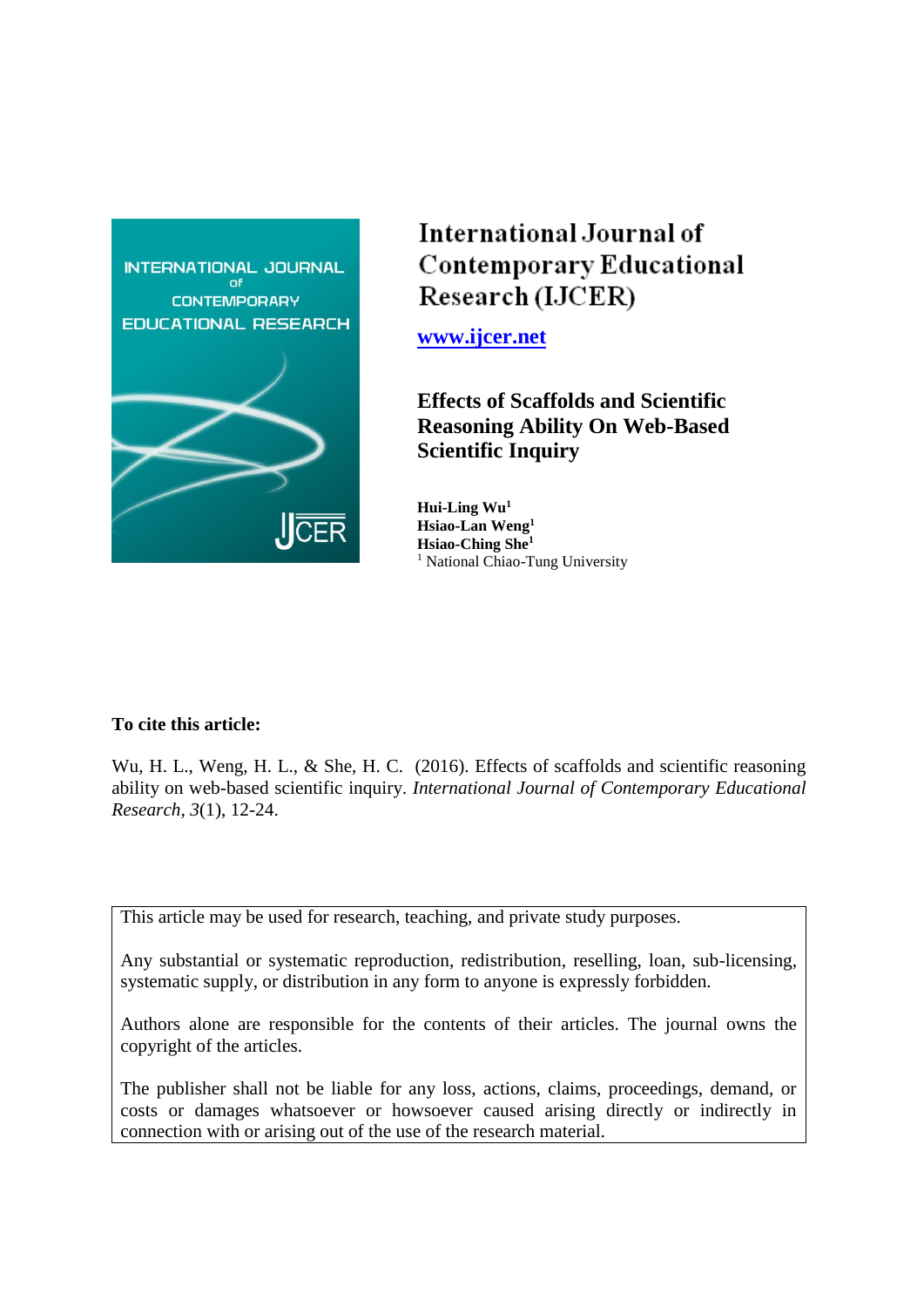

# **Effects of Scaffolds and Scientific Reasoning Ability On Web-Based Scientific Inquiry**

**Hui-Ling Wu<sup>1</sup> , Hsiao-Lan Weng<sup>1</sup> , Hsiao-Ching She1\*** <sup>1</sup> National Chiao-Tung University

## **Abstract**

This study examined how background knowledge, scientific reasoning ability, and various scaffolding forms influenced students' science knowledge and scientific inquiry achievements. The students participated in an online scientific inquiry program involving such activities as generating scientific questions and drawing evidence-based conclusions, while being scaffolded either directly or indirectly. Results indicated that student knowledge and scientific reasoning can predict scientific inquiry ability development. Only scientific reasoning has a significant effect on student comprehension. Level of scientific reasoning and types of scaffolding significantly influenced students' scientific inquiry abilities. In particular, prior reasoning skills significantly affected how they identified variables and made conclusions in both post- and retention tests. Students who used the online program benefitted from direct scaffolding, which helped them make hypotheses and draw conclusions better than indirect scaffolding. Direct scaffolding was especially useful for students with high prior reasoning skills. Students with high prior reason skills who used direct scaffolding were better able to make hypotheses and draw conclusions.

**Key words:** Scaffolding, Direct and indirect scaffolding, Scientific inquiry, Web-based learning

## **Introduction**

-

Researchers and educators frequently recognize the various benefits that inquiry-based learning has for student learning, and have paid particular attention to scientific inquiry, which many countries encourage their teachers to apply in their science classrooms. In China, for instance, scientific inquiry is one of the key elements in their recent basic educational reform (Wang, Zhang, Clarke, & Wang, 2014). Australian science curricula also reiterate the effort to engage students in scientific inquiry activities by broadly applying inquiry-based teaching and learning from Foundation to Year 10 (Australian Curriculum, Assessment and Reporting Authority, 2015). According to the National Research Council's (2000) scientific inquiry standards, middle school students need to possess such fundamental scientific inquiry abilities as identifying questions, designing and conducting scientific investigations, using appropriate tools and techniques to collect and analyze data, and making evidence-based explanations. When students can devote most of their time to hands-on activities and drawing conclusions from data, they are most likely to "learn science content and gain insights about science" (Jiang & McComas, 2015, p.574). Elliott and Paige (2010) showed that Australian secondary school students believed that they learned science best by doing, and that the use of technology would enhance their science lessons. Research has documented that inquiry-based learning enhances students' scientific reasoning skills. Gerber and his colleagues (2001) found that students in an inquiry-based science classroom achieved higher scientific reasoning abilities than those exposed to non-inquiry science learning. Research suggests that children aged 10 to 12 are "developing and consolidating a variety of new skills in scientific reasoning, including the generation and interpretation of evidence" (Schauble, Glaser, Duschl, Schulze, & John, 1995, p.160). Despite this, Australian students in the 2006 PISA report admitted that they did not regularly experience student-led inquiry (Woods-McConney, Oliver, McConney, Schibeci, & Maor, 2014). Therefore, further studies must explore the practice of inquiry-based teaching and learning, including how to support student learning and the factors which may influence the results of implementing inquiry activities.

While scientific inquiry promotes the development of one's problem solving, critical thinking, and communication abilities, students often encounter difficulty with scientific inquiry (Cuccio-Schirripa & Steiner, 2000; van Rens, Pilot & van der Schee, 2010). To solve this, the current study explores various attributes that

<sup>\*</sup> Corresponding Author: *Hsiao-Ching She, hcshe@mail.nctu.edu.tw*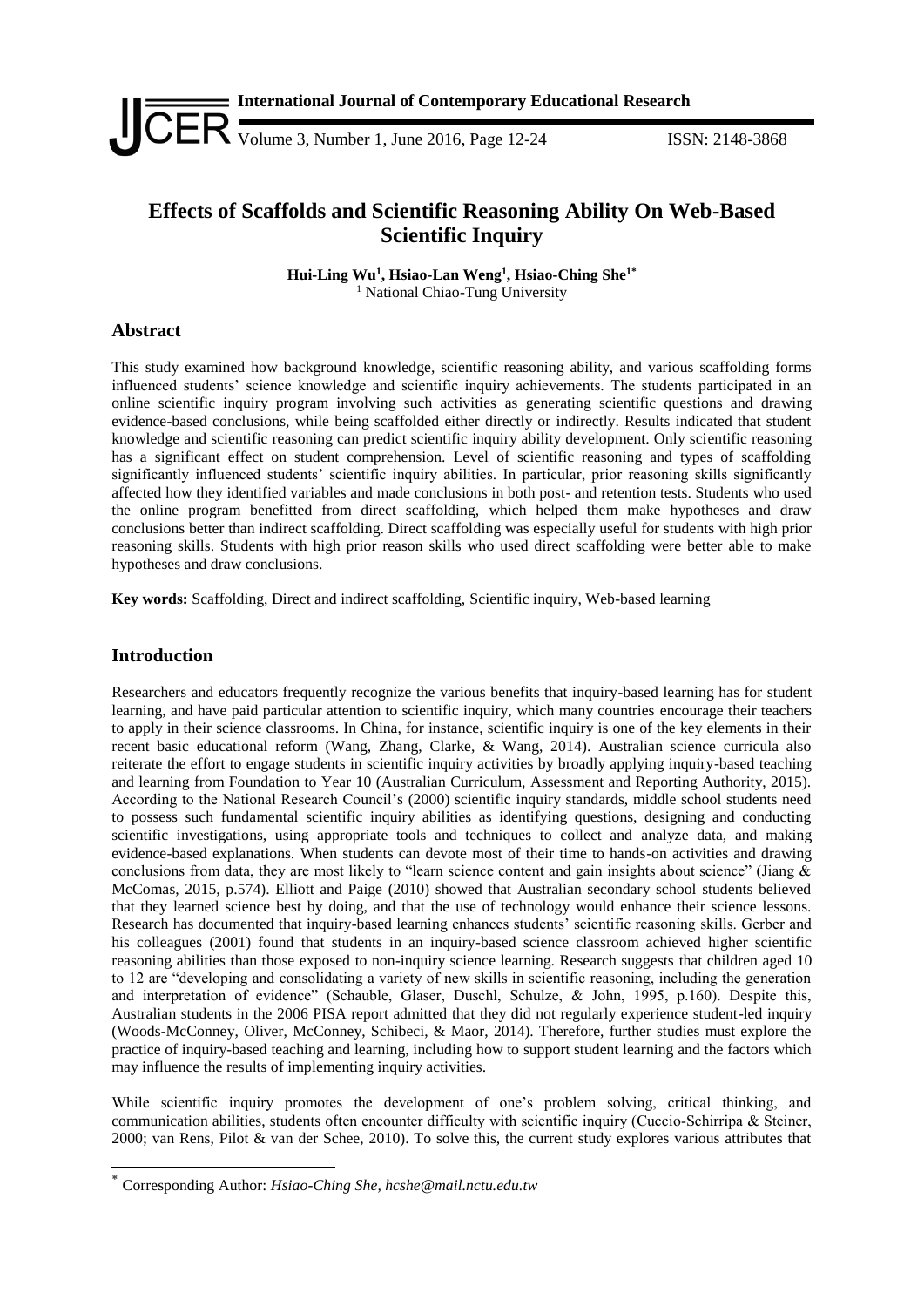might affect the development of scientific inquiry skills. We are particularly interested in how internal cognitive ability (i.e. background knowledge and reasoning ability) and external environmental factors (i.e. instructional scaffolding) affect students' engagement in the scientific inquiry process. Robert Glaser identified the effective use of one's prior knowledge and cognitive ability as one of the seven principles in instructional design that can support and scaffold new learning in a particular domain (Bransford, Brown, & Cocking, 1999). Hmelo-Silver and Azevedo (2006) also noted that students need to have some background understanding, such as domain knowledge and scientific reasoning skills, in order to learn about complex simulations or models. In addition, scientific inquiry combines ''the use of processes of science and scientific knowledge" as students "use scientific reasoning and critical thinking'' (National Research Council, 1996, p. 105). But the extent to which reasoning ability influences scientific inquiry remains unclear.

## **Background**

#### **Scientific inquiry**

Scientific inquiry often appears in different forms but usually follows Cuevas and colleagues' (2005) generic inquiry framework. Scientific inquiry starts with generating questions which encourage students to state a problem and make a hypothesis, followed by planning (making plans), implementing (carrying out investigation), drawing conclusions, and reporting findings.

The advantages and significance of encouraging students to compose their own research questions has been well documented. Forming research questions stimulates excitement and curiosity (Keys, 1998), and is therefore likely to motivate students to learn (Graesser & Olde, 2003). In this regard, questioning helps individuals explore new concepts and encourages them to think about the relationships among questions, tests, evidence, and conclusions (Keys, 1998). Cuccio‐Schirripa and Steiner (2010) stated that questioning is "one of the thinking processing skills which is structurally embedded in the thinking operations of critical thinking, creative thinking, and problem solving" (p.210). A lack of student questions would be "a serious barrier that prevents other components of inquiry from developing" (Graesser, McNamara, & VanLehn, 2005, p.226). In particular, students do not always have sufficient knowledge or experience to ask high order questions, and may require additional support (Kaya, 2015).

In spite of its importance, scholars recognize that students have difficulty posing questions. Researchers suggested that most middle school students had difficulty forming researchable questions (Cuccio-Schirripa & Steiner, 2000). One study suggested that students cannot ask meaningful questions without the support of instructional scaffolding (Olsher, 1999), perhaps because limited prior experience or knowledge about the topic may prevent students from asking appropriate questions. In this regard, the quality of students' questions tend to be disappointing (Graesser et al., 2005).

Generating a hypothesis is an important feature of scientific inquiry as it leads individuals to test ideas. When an individual formulates a hypothesis, he tries to make a "tentative specification of the relation between input and output variables" (de Jong, 2006, pp.111). However, some studies have noted that students have difficulty finding correct variables, stating testable hypotheses, and drawing appropriate conclusions. Young learners tend to have difficulty generating complex hypotheses that involve the interactions between two variables (Wilhelm, Beishuizen, & van Rijn, 2005). Wilhelm and colleagues (2005) found that sixth grade students could not state complex hypotheses, nor could they "translate their data into valid statements about the effects of the input variables on the output variables" (p. 942) They also noted that manipulating multiple variables might make it more difficult for students to inspect data sets, which might result in the students overlooking evidence. These problems were not found among young learners only; even college students might not know how to make hypotheses (Guisasola, Ceberio, & Zubimendi, 2006).

#### **Reasoning**

Reasoning, scientific inquiry, and critical thinking are interrelated. Reasoning, broadly defined, encompasses the "ability to think and to make logical and rational decisions" (Lajoie, Guerrera, Munsie, & Lavigne, 2001, p.158). Scientific reasoning involves activities such as generating, testing and revising theories, and reflecting on the process of knowledge acquisition and change (Zimmerman, 2007). Thus, reasoning promotes the development of scientific knowledge. Reasoning and critical thinking also influence student conceptual understanding and science literacy (Hand, Prain, Lawrence, & Yore, 1999).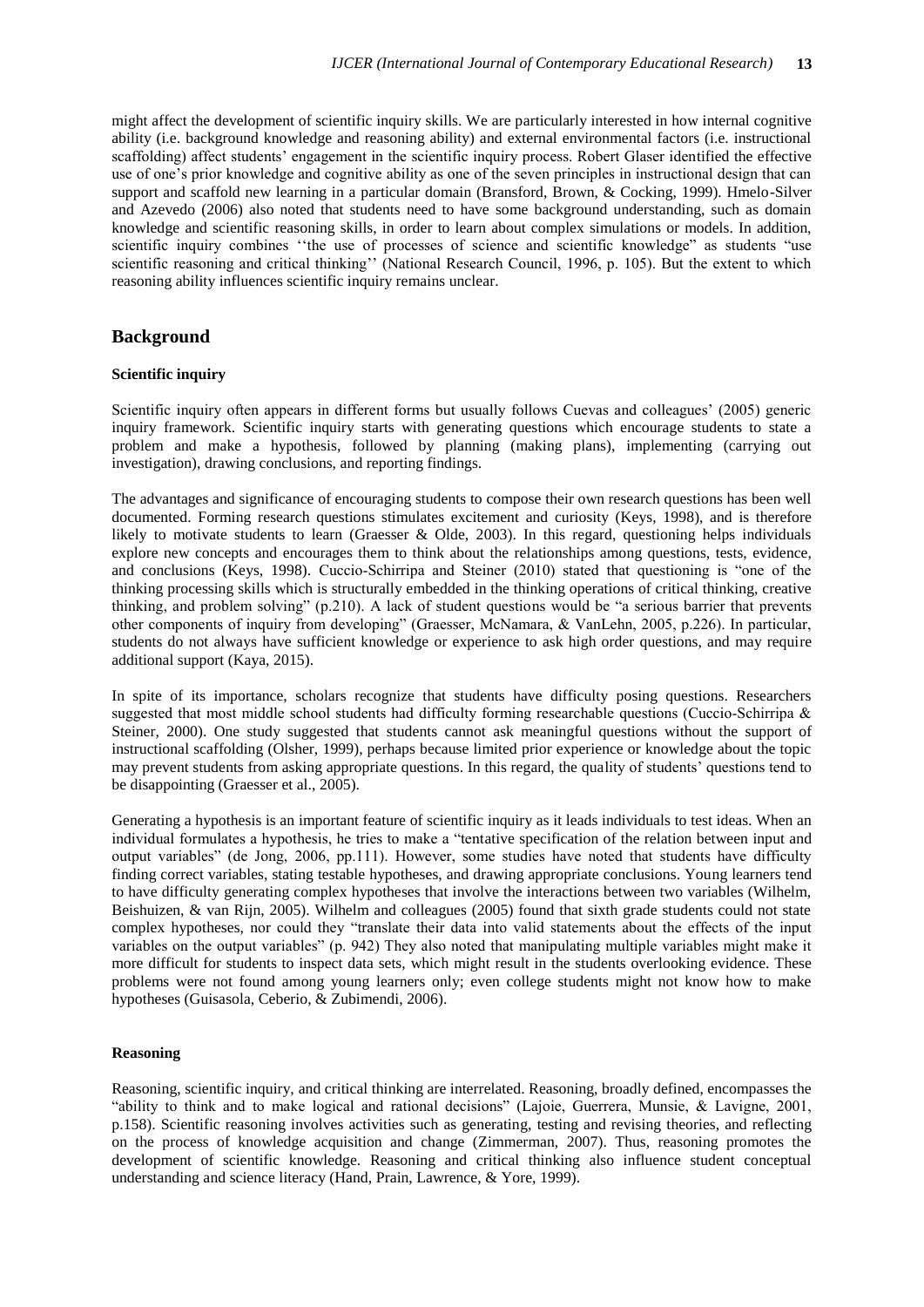Scientific reasoning abilities can be categorized into three learning cycles: descriptive, empirical-abductive, and hypothetical-deductive (Lawson, Abraham, & Renner, 1989). Among these, Grandy and Duschl (2007) argue that hypothetical-deductive reasoning especially dominates science education. According to Lawson (2003), scientific inquiry is determined by cycles of hypothetical-deductive reasoning. This inquiry model focuses on designing an experiment and using the experimental results to validate a hypothesis (Oh, 2010). For example, hypothetical-deductive reasoning guides students to test alternative hypotheses using such prompt as "if….and…then…therefore…" (Lawson, 1999). In addition, the ability to compose research questions might depend upon one's hypothetical-deductive reasoning ability (Chin, 2002). In sum, hypothetical-deductive reasoning promotes critical thinking by encouraging learners not only to make observations from experiments but also to draw evidence-based conclusions.

Considering the importance of reasoning to science education, researchers have actively explored how reasoning affects student learning. For example, Lawson, Banks, and Logvin (2007) found that reasoning ability strongly predicted self-efficacy achievement. In their 1995 study, Williams and Cavallo concluded that one significant predictor of college students' understanding of physics concepts was their formal reasoning ability. In addition, both Cavallo (1996) and Chang (2010) showed that reasoning ability predicted secondary school student abilities to solve science problems. Even for college students, prior reasoning ability was an important predictor of biology comprehension in inquiry classes (Johnson & Lawson, 1998). Whereas science education researchers have found that reasoning ability has a positive effect on scientific inquiry, the question of to what extent prior reasoning ability and other attributes influence the scientific inquiry process of secondary school students still remains unclear.

## **Scaffolding**

Scaffolding derives from the Zone of Proximal Development (ZPD) framework addressed by Vygotsky. ZPD refers to the difference between an individual's current capability and the potential which he can achieve through instructional support. While engaging in complex scientific inquiry activities, students often require instructional support. For example, students with little science inquiry experience may not know how to do the assigned work and understand what the process entails (Quintana & Fishman, 2006). One study showed that some higher-level secondary education students had difficulty identifying key concepts such as dependent variables (Arnold, Kremer, & Mayer, 2014), thus indicating that instructional scaffolds that support "procedural knowledge and understanding" (p.2719) during inquiry tasks are needed. Also, even though students are able to design and carry out simply investigation, they often "collect insufficient or inadequate data, and state conclusions that are inconsistent with their data or are not warranted by it" (Kanari & Millar, 2004, p.749). Furthermore, Oh (2010) pointed out that not all science studies provide necessary support and guidance to help students with inquiry procedures. Therefore, using scaffolds to help learners achieve independent learning deserves researchers' special attention.

Scaffolds designed in prior computer-mediated research generally support student learning for different purposes. Among these, conceptual scaffolding refers to the support which guides individuals to determine what knowledge to consider (Hannafin, Land, & Oliver, 1999; Saye & Brush, 1999).Conceptual scaffolds include prompts, hints, or organized structures to help individuals identify key conceptual knowledge and use relevant information in the learning context. For instance, Brush and Saye (2001) used an interactive essay to provide an overview of an historical event and suggestions for possible direction that students may explore. They also highlighted menus designed to assist students with selecting key documents to explore. Rosenshine, Meister, and Chapman (1996) also noted that diverse types of prompts may lead to different learning effects. For example, scaffolds may be delivered explicitly or implicitly. Lorch, Jr., and colleagues (2010) stated that "learning is much faster if students are systematically guided through the logic and/or the logic is explicitly presented for them" (p.91). They believed that explicit instruction and opportunities for exploratory, hands-on experimentation both help students learn how to control variables. Directive scaffolding often seems especially appropriate for young children (Sharma & Hannafin, 2007). Sharma and Hannafin (2007) further suggested that directive scaffolds may help to correct misunderstanding whereas non-directive ones may trigger metacognitive exploration of understanding. However, this perspective still lacks the support of experimental studies. Therefore, this research compares how directive and non-directive scaffolding influence student online inquiry learning.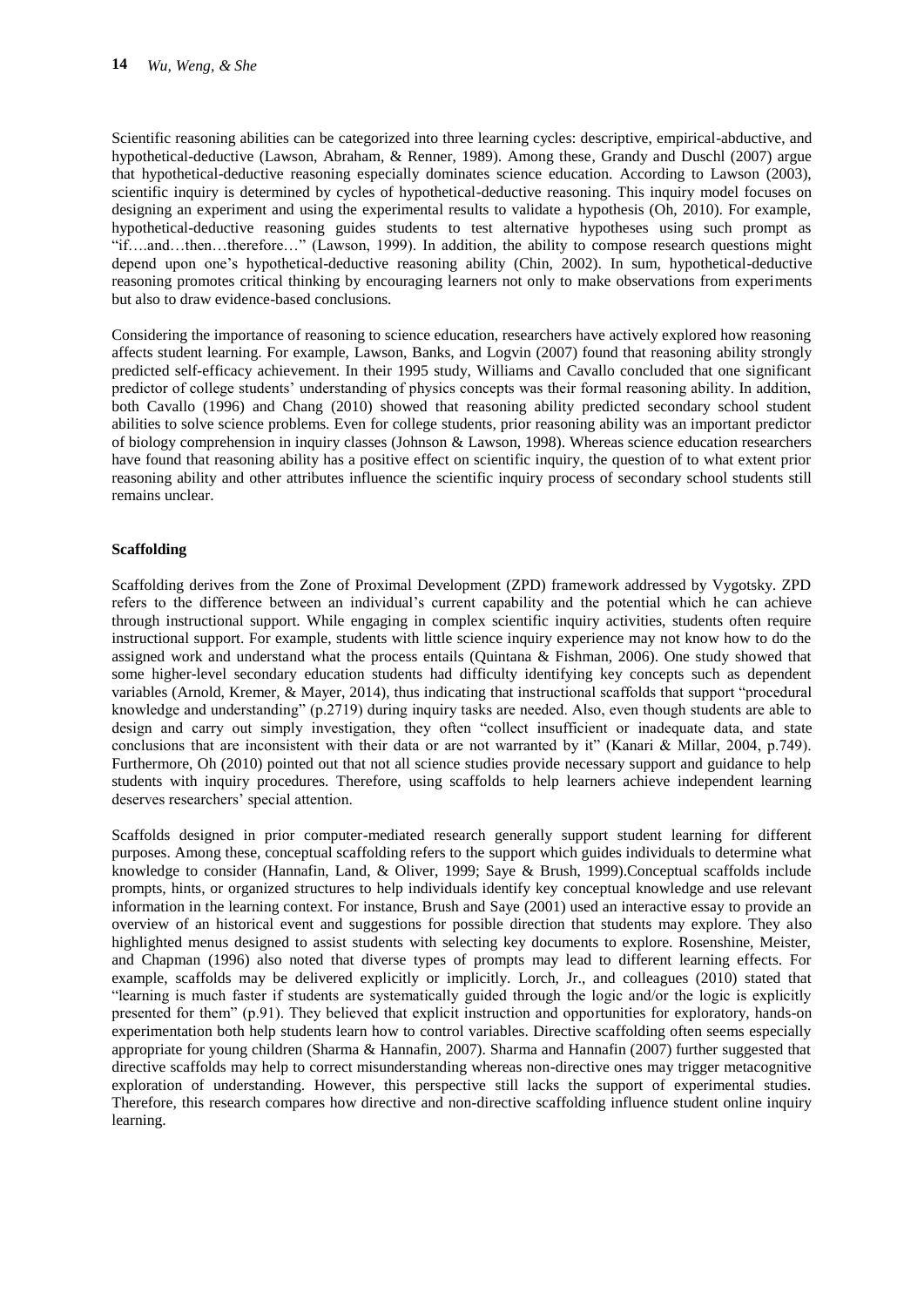## **Purposes of the Study**

The present study aims to investigate how different types of scaffolding and student prior reasoning skills influence scientific inquiry development. Four research questions guided the present study:

1. To what extent does biology comprehension and scientific reasoning skills predict the development of student scientific inquiry abilities?

2. How do different kinds of scaffolding and levels of prior reasoning skills influence students' biology comprehension and scientific inquiry scores?

3. How do different kinds of scaffolding and levels of prior reasoning skills influence students' scientific inquiry abilities in web-based environments?

4. For students with different levels of prior reasoning skills, does the use of various kinds of scaffolding influence the development of their online scientific abilities?

## **Methods**

## **Research design and participants**

We adopted a quasi-experimental design to investigate how different types of scaffolding and levels of prior reasoning abilities influence student learning. The participants were randomly assigned to one of the four experimental conditions so that two of four classes implemented one of the two types of scaffolding (direct or indirect) and the other two classes used the other type. Students' reasoning knowledge which was measured before the intervention was also divided into two levels (low and high) and thus considered as one of the independent variables. The dependent variables included student biology comprehension, reasoning skills, and scientific inquiry abilities.

The participants in this study were 138 seventh grade students from a junior high school in Northwestern Taiwan. They all came from one of four science classes, taught by two instructors. The number of students in each class was ranged from 33 to 36. The participating students had not previously learned the curriculum before the intervention.

## **Instructional program**

A web-based scientific inquiry program was developed for this study. The program included three learning units (nerve system, plants and environments, and respiration) and one practice unit. Before the intervention, students joined a practice learning unit to familiarize themselves with the web-based learning environment and the instructional scaffolding. Each science learning unit included two main topics. During the learning units, students conducted three web-based inquiry learning activities (learning scientific concepts, generating scientific questions, making hypotheses) and hands-on scientific experiments based on these activities. Students then reported their experimental results and scientific explanations online which were supported with experimental data. To help students visualize the concepts, the content was presented with animation in the computer program (see Figure 1).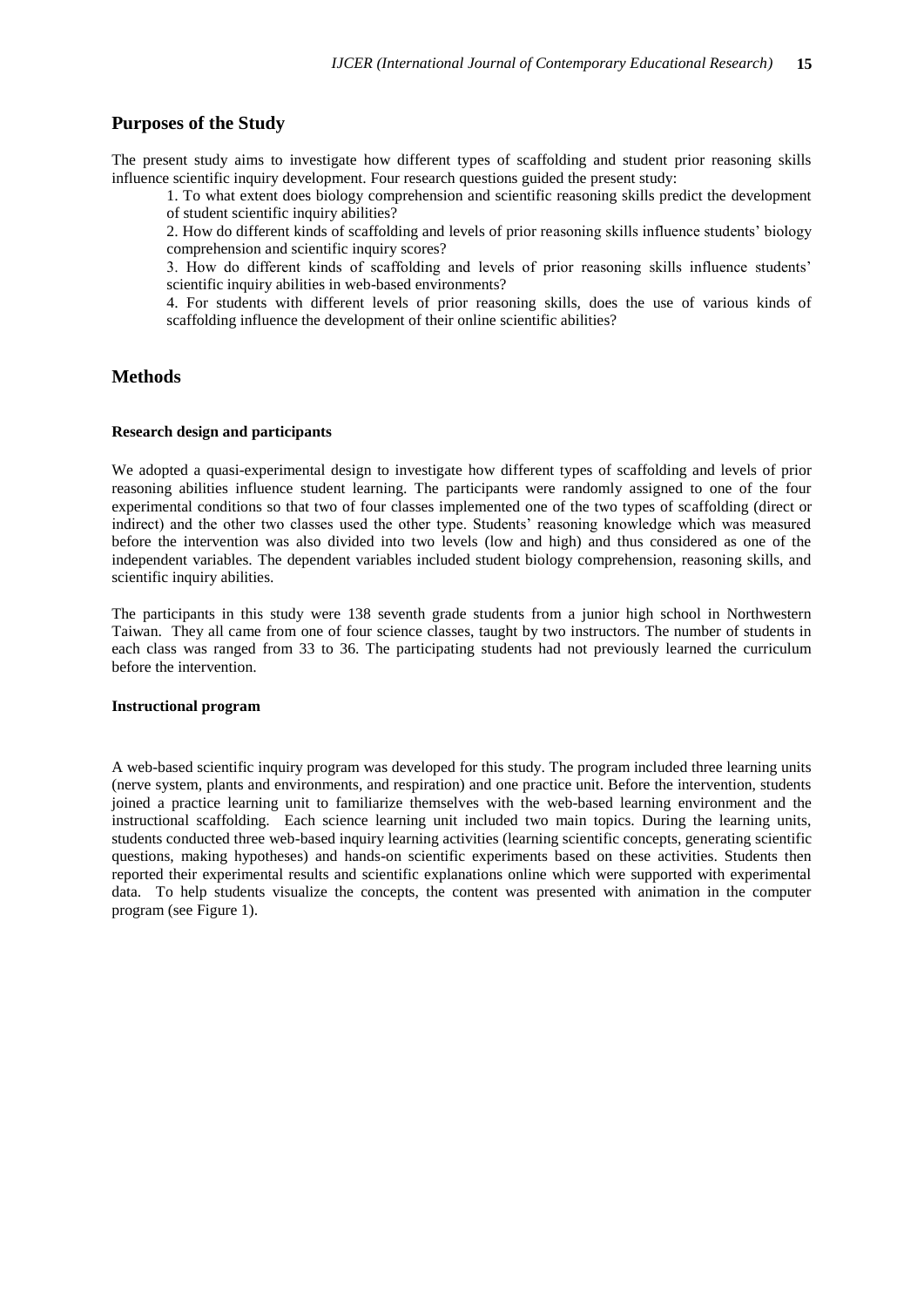

*Figure 1.* An example of concept presentation in the program

## **Instructional scaffolding**

The participants were given one of two instructional scaffolds (direct or indirect) to support each scientific inquiry step. Both scaffolding conditions began with an identical learning unit involving the presentation of term definitions and examples of scientific inquiry steps (generating scientific questions, identifying operating and dependent variables, and making hypotheses). For example, the web-based learning program helped students formulate scientific questions by suggesting that they "*identify variables and operate particular conditions in experiments (i.e. the condition of more and less leaves) in order to observe their effects (i.e. the speed of evaporation). You should also use some tools and materials to verify the hypotheses in order to form reasonable scientific questions.*" After this presentation, each scaffolding condition provided either indirect or direct scaffolding support.

*Indirect and direct scaffolding*. The main difference between indirect and direct scaffolding is the level of instructional support given to students when they develop conceptual knowledge during the inquiry procedure. Scientific inquiry activities in the current study began with concept learning. At this phase, direct scaffolding provided individuals with basic conceptual support in order to help them develop necessary cognitive skills. It was designed based on the principle of direct instructional guidance (Kirschner, Sweller, & Clark, 2006) which provided students with information to help them understand concepts. Direct scaffolding first introduces several scientific concepts to students and continually prompts them to think about the unit's main concepts.

In contrast, indirect scaffolding provides individuals with advanced conceptual support to help students recognize the level of their content knowledge, thereby strengthening their conceptual understanding and enhancing their critical thinking. As each scientific concept in the unit was introduced, the students were given a multiple-choice question and required to explain their response. Thus, students were prompted to think about scientific concepts before they were prompted to organize and develop an understanding of the main concept. The presentation of their learning process thus attempted to promote their higher order thinking.

Direct and indirect scaffolds provided different levels of assistance to support student formulating scientific questions. Direct scaffolds required students to respond a multiple-choice question for the main concepts they have learned earlier and reiterated their main concept to help students discover science questions on their own (see Figure 2). The scaffolds gave students hints regarding to the scientific question generation, such as "*It is still unclear what the relationships exist among the speed of transpiration, the number of leave and the rate of water transportation upwards*" In contrast, indirect scaffolding created a subject-specific contextual scenario to remind students of targeted concepts. The scenarios in indirect scaffolding help students to identify possible scientific questions through contextual hints. In addition, it promotes critical thinking by adding different or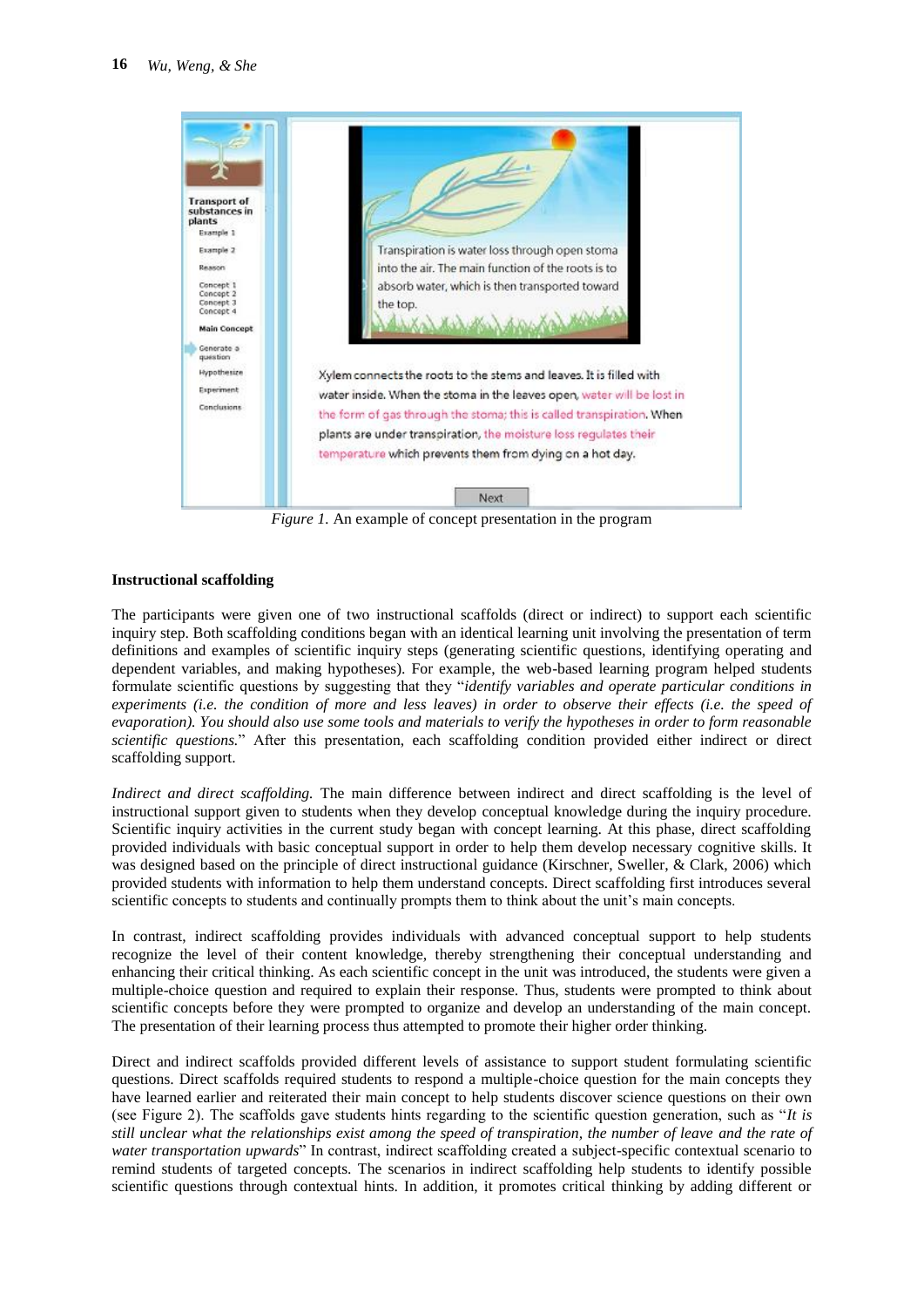even conflicting perspectives (see Figure 3). For instance, students learned that plants absorb water through roots and transport it upwards. But they were also reminded that water moves from high levels toward low levels.

|                                                                    | <b>Main Concept</b>                                                                                                                                                                                                                                                    | Your answer   |
|--------------------------------------------------------------------|------------------------------------------------------------------------------------------------------------------------------------------------------------------------------------------------------------------------------------------------------------------------|---------------|
| $\mathbf{J}_{\mathbf{F}}$<br><b>Transport of</b>                   | Based on the concepts you have just<br>learned, what activity involves water<br>moving within plants?                                                                                                                                                                  | Transpiration |
| substances in<br>plants<br>Example 1                               | Ans: Transpiration                                                                                                                                                                                                                                                     |               |
| Example 2<br>Reason                                                | © Generate a scientific question                                                                                                                                                                                                                                       |               |
| Concept 1<br>Concept <sub>2</sub><br>Concept 3<br>Concept 4        | It is still unclear what the relationships exist among the speed of transpiration,<br>the number of leave and the rate of water transportation upwards. According to main<br>concept you just learned, please identify a scientific question for which you are able to |               |
| <b>Main Concept</b>                                                | conduct experiments to test your ideas.                                                                                                                                                                                                                                |               |
| Generate a<br>question<br>Hypothesize<br>Experiment<br>Conclusions | What is your science question?<br>Send                                                                                                                                                                                                                                 |               |



|                                      | After Conan answered the questions above, he knew that plants                      |
|--------------------------------------|------------------------------------------------------------------------------------|
|                                      | absorb water through roots and transport it upwards via the xylem.                 |
|                                      | Meanwhile, when plants conducts transpiration, water inside is                     |
| <b>Transport of</b><br>substnaces in | discharged outside through stoma in the leaves. Therefore, When the                |
| plants                               | stoma open, they make transpiration occur more quickly. When the                   |
| Example 1                            | numberof leaves decreases, the process of water transpiration might                |
| Example 2                            | slow.                                                                              |
| Reason<br>1.Ouestion                 |                                                                                    |
| Feedback                             | Based on Conan's previous knowledge, water moves from high levels                  |
| 2. Question<br>Feedback              | toward low levels. Therefore, Conan came up with a lot of questions                |
| 3. Question<br>Feedback              | and had doubts about the issue when water was transported upwards.                 |
| 4. Ouestion<br>Funchack              | Generate a scientific question<br>0                                                |
| Main concepts<br>Question            | It is still unclear what the relationships exist among the speed of transpiration, |
| Feedback_Sum                         | the number of leave and the rate of water transportation upwards.                  |
| Generate a<br>question               | If you were Conan, what scientific question you could formulate in order to        |
| Hypothesize                          | conduct experiments to test your ideas.                                            |
| Experiment                           |                                                                                    |
| Conclusions                          | What is your science question?                                                     |
|                                      | Send                                                                               |

As far as the next scientific inquiry procedures are concerned, both direct and indirect scaffolds offer identical assistance. Students from both conditions received the same level of support while identifying variables, forming hypotheses, conducting experiments, and making evidence-based explanations. During the "forming hypotheses" phase, students were given three generic question stems ("*What is the indepent variable?*", "*What is the dependent variable?*" and "*if……then……*") in order to help them identify variables and how they interact with each other. After students conducted the scientific experiments, the scaffolds offered question stems that prompted students to make conclusions. Students needed to complete such question as "*What were your experimental results?*", "*Were your experimental results support your hypothesis?*", and "*What were your explanations?*"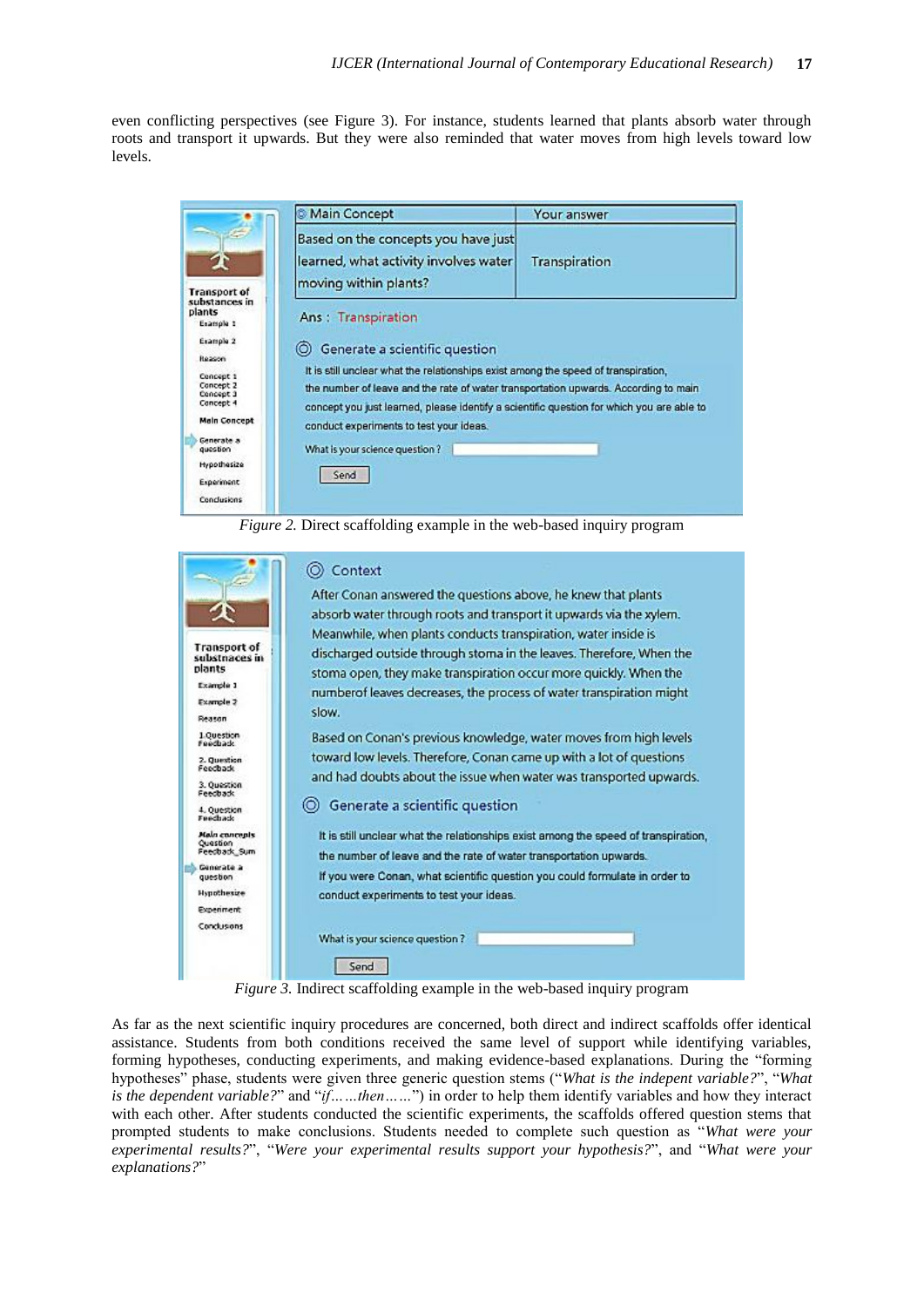#### **Data collection**

## **Biology comprehension test**

A biology comprehension test was developed to assess how well participants understood the topics covered in this study before, directly after, and three months after the intervention. To achieve this, the test included eight sets of multiple-choice questions which derived from three learning units. Each question was composed of two sub-questions. The first tier of questions measured one's conceptual understanding. Following this, students needed to explain their answer on the second tier of questions which also appeared in multiple choice form. Only when students answered both questions accurately did they gain one score for the set. The test was administered for 30 minutes. The reliability of the pretest, posttest, and retention test was 0.76, 0.89, and 0.95, respectively. The quality of the test was ensured by two science teachers and one science education expert.

#### **Scientific reasoning test**

The revised version of Lawson's Classroom Test of Scientific Reasoning is a two-tier instrument which contains twelve sets of multiple choice questions to measure student scientific reasoning before, immediately after, and three months after the intervention. Each question has two tiers, one for solving the problem/making a prediction and the other for providing explanations for the selected answer. The validity and reliability of the test have been established by prior studies (i.e. Lawson, Alkhoury, Benford, Clark, & Falconer, 2000). The test measures student reasoning regarding such aspects as conservation of weight, proportional thinking, identification and control of variables, probabilistic thinking, and hypothetic-deductive reasoning. The answers to a set of questions both need to be accurate in order to receive one point. The reliability of the pretest reached 0.58.

#### **Scientific inquiry abilities**

Both quantitative and qualitative data were collected to analyze the participants' scientific inquiry abilities, including generating scientific questions, understanding experimental variables, making hypotheses, and drawing conclusions. First, this study implemented a scientific inquiry multiple-choice test which was administered before, immediately after, and three months after the intervention. The measurement of each topic began with a scenario, followed by four questions. This test assessed the extent of the participants' scientific inquiry abilities, including identifying scientific questions, distinguishing between operating and dependent variables, and recognizing hypotheses. For example, participants were asked, "*Based on the scenario, which of the following scientific questions is reasonable*?" Students received one point when they identified correctly both the operating and dependent variables in each question. As a result, the scores of the scientific inquiry multiple-choice test ranged from 0 to 18. A panel of three science educators examined the test to ensure its validity. The reliability results of the pretest, posttest, and retention test all reached satisfactory levels, with Cronbach's  $\alpha$  equal to 0.79, 0.83, and 0.88, respectively. Students' qualitative learning progress was recorded and analyzed in terms of four measurements: forming scientific issues, recognizing variables, making hypotheses, and providing scientific explanations. Two science educators used a rubric (see Table1) to assess the quality of the students' responses to each measure. Based on the rubric, each response was divided into two or three levels (0, 1, or 2). The inter-rater agreement yielded a value of 0.9.

| Inquiry phases                    | Score levels                                                                               |                                                                                                                                                                                                         |                                                                                                                                                                                                    |
|-----------------------------------|--------------------------------------------------------------------------------------------|---------------------------------------------------------------------------------------------------------------------------------------------------------------------------------------------------------|----------------------------------------------------------------------------------------------------------------------------------------------------------------------------------------------------|
|                                   | 0                                                                                          |                                                                                                                                                                                                         | 2                                                                                                                                                                                                  |
| Formulate<br>scientific questions | Couldn't<br>identify<br>scientific<br>issues<br>which were formed<br>based on key features | identify<br>Could<br>both<br>scientific issues<br>which<br>were formed based on<br>and<br>features<br>key<br>incomplete operating or<br>dependent variables in<br>conduct<br>order<br>to<br>experiments | Could<br>both<br>identify<br>scientific issues which<br>were formed based on<br>features<br>key<br>and<br>complete operating or<br>dependent variables in<br>order<br>conduct<br>to<br>experiments |
| Identify variables                | Included<br>both                                                                           | Included one incomplete                                                                                                                                                                                 | Included both complete                                                                                                                                                                             |

Table 1. *Rubric for measuring web-based inquiry performance*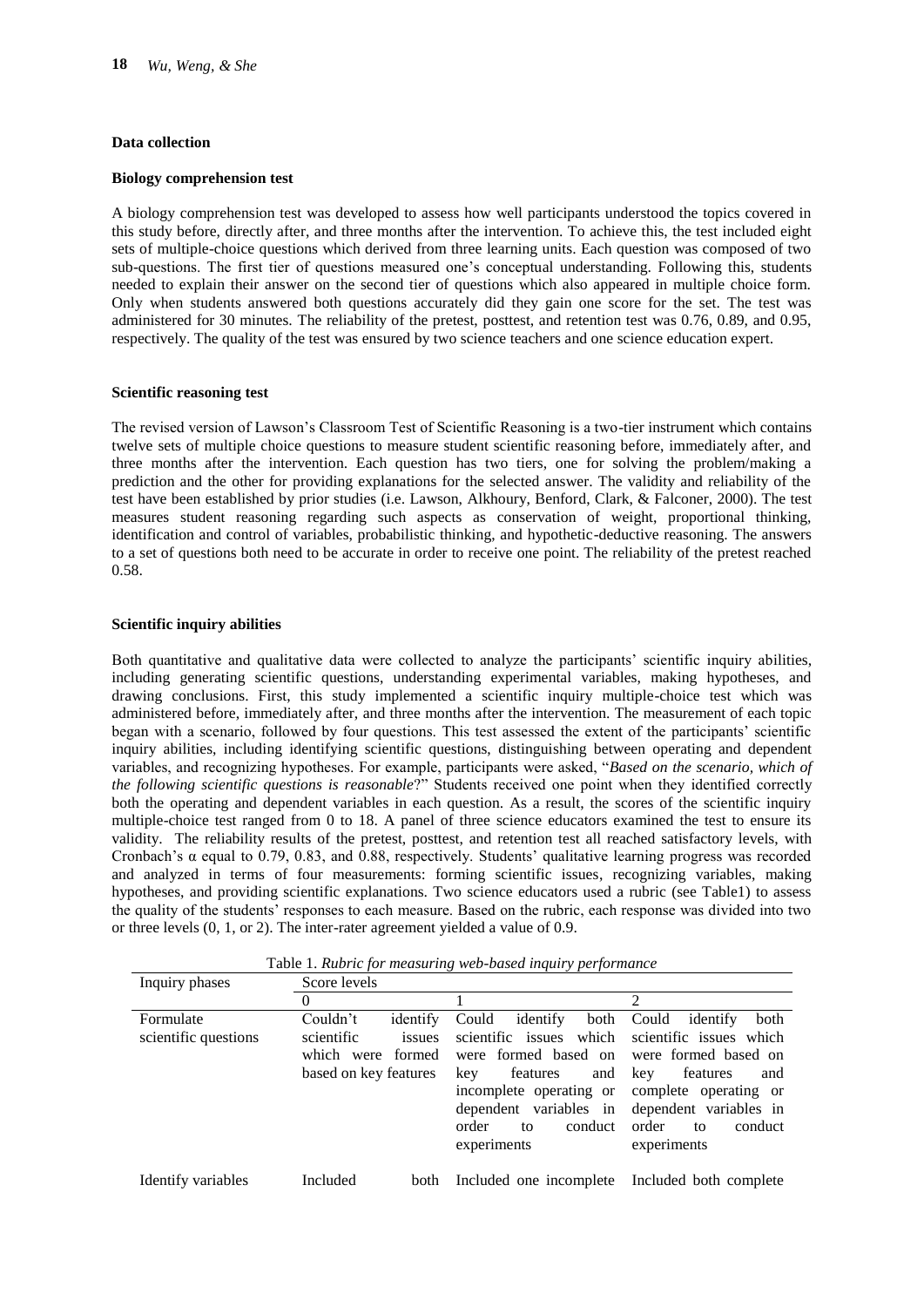|                  | dependent variables<br>and<br>variables                                                  | incomplete operating operating or dependent                                                                                                                                                                                      | operating<br>and<br>dependent variables                       |
|------------------|------------------------------------------------------------------------------------------|----------------------------------------------------------------------------------------------------------------------------------------------------------------------------------------------------------------------------------|---------------------------------------------------------------|
| Make hypotheses  | bv<br>an<br>not followed by a dependent variable<br>dependent variable                   | If was not followed If was followed by an N/A<br>operating operating variable, and<br>variable, or <i>then</i> was <i>then</i> was followed by a                                                                                 |                                                               |
| Draw conclusions | Couldn't<br>results<br>and<br>Or<br>explanations.<br>provided inaccurate<br>explanations | describe Couldn't describe results Used<br>and explanations. Or vocabularies to provide<br>provided accurate or accurate<br>partially<br>accurate<br>explanations but was<br>lack of the application of<br>scientific principles | scientific<br>explanations<br>scientific<br>about<br>concepts |

#### **Results**

## **The prediction of both biology comprehension knowledge and scientific reasoning skills on student scientific inquiry abilities**

Three multiple regression analyses were conducted to investigate which independent variables (biology knowledge and scientific reasoning ability) were significant predictors of learners' scientific inquiry skills at three measurement periods: before the intervention, immediately after the intervention, and three months after the intervention. A scientific inquiry test was treated as the dependent variable. As shown in Table 2, for the posttest results, only biology knowledge accounted for a significant amount of unique value in predicting student scientific inquiry scores ( $p < 0.01$ ); however, reasoning skills did not significantly predict scientific inquiry posttest scores ( $p > 0.05$ ). But in the retention test, both biology knowledge and reasoning skills significantly predicted scientific inquiry abilities ( $p < 0.01$ ). The adjusted R squared value was 0.54, indicating that 54% of the variance in the scientific inquiry test was explained by the retention test model.

|                         | Table 2. Regression and yses of scientific ability lest results |                      |      |           |      |      |  |  |
|-------------------------|-----------------------------------------------------------------|----------------------|------|-----------|------|------|--|--|
| Model                   | Outcome variable                                                | Predictor variable   | B    | <b>SE</b> |      | D    |  |  |
|                         | <b>Regression 1: Pretest</b>                                    |                      |      |           |      |      |  |  |
|                         | Scientific inquiry abilities                                    | Biology knowledge    | 0.33 | 0.08      | 0.37 | 0.00 |  |  |
|                         |                                                                 | Scientific reasoning | 0.36 | 0.17      | 0.19 | 0.04 |  |  |
|                         | <b>Regression 2: Posttest</b>                                   |                      |      |           |      |      |  |  |
|                         | Scientific inquiry abilities                                    | Biology knowledge    | 0.40 | 0.06      | 0.62 | 0.00 |  |  |
|                         |                                                                 | Scientific reasoning | 0.14 | 0.17      | 0.08 | 0.40 |  |  |
| Regression 3: Retention |                                                                 |                      |      |           |      |      |  |  |
|                         | Scientific inquiry abilities                                    | Biology knowledge    | 0.32 | 0.05      | 0.55 | 0.00 |  |  |
|                         |                                                                 | Scientific reasoning | 0.54 | 0.16      | 0.26 | 0.00 |  |  |

Table 2. *Regression analyses of scientific ability test results*

#### **The effects of scaffolding types and prior reasoning skills on biology comprehension acquisition**

A two-way multivariate analysis of covariate (MANCOVA) approach was employed to measure how different types of scaffolding and levels of prior scientific reasoning skills influenced the development of biology knowledge. A biology test before the intervention was used as the covariate. Student post and retention biology tests were the dependent variables. The assumptions of both equality of error variance and homogeneity of variance-covariance matrices were met. MANCOVA results which are presented in Table 3 showed significant differences between the reasoning groups on the combined dependent variables,  $F_{(2, 104)} = 9.30, p < 0.01$ , Wilk's  $\lambda$  = 0.85, partial  $\eta$ <sup>2</sup> = 0.15. Further univariate follow-up analyses revealed that prior scientific reasoning skills influenced both student biology knowledge comprehension posttest ( $F_{(1, 105)} = 3.98$ ,  $p = 0.05$ , partial  $\eta^2 = 0.04$ )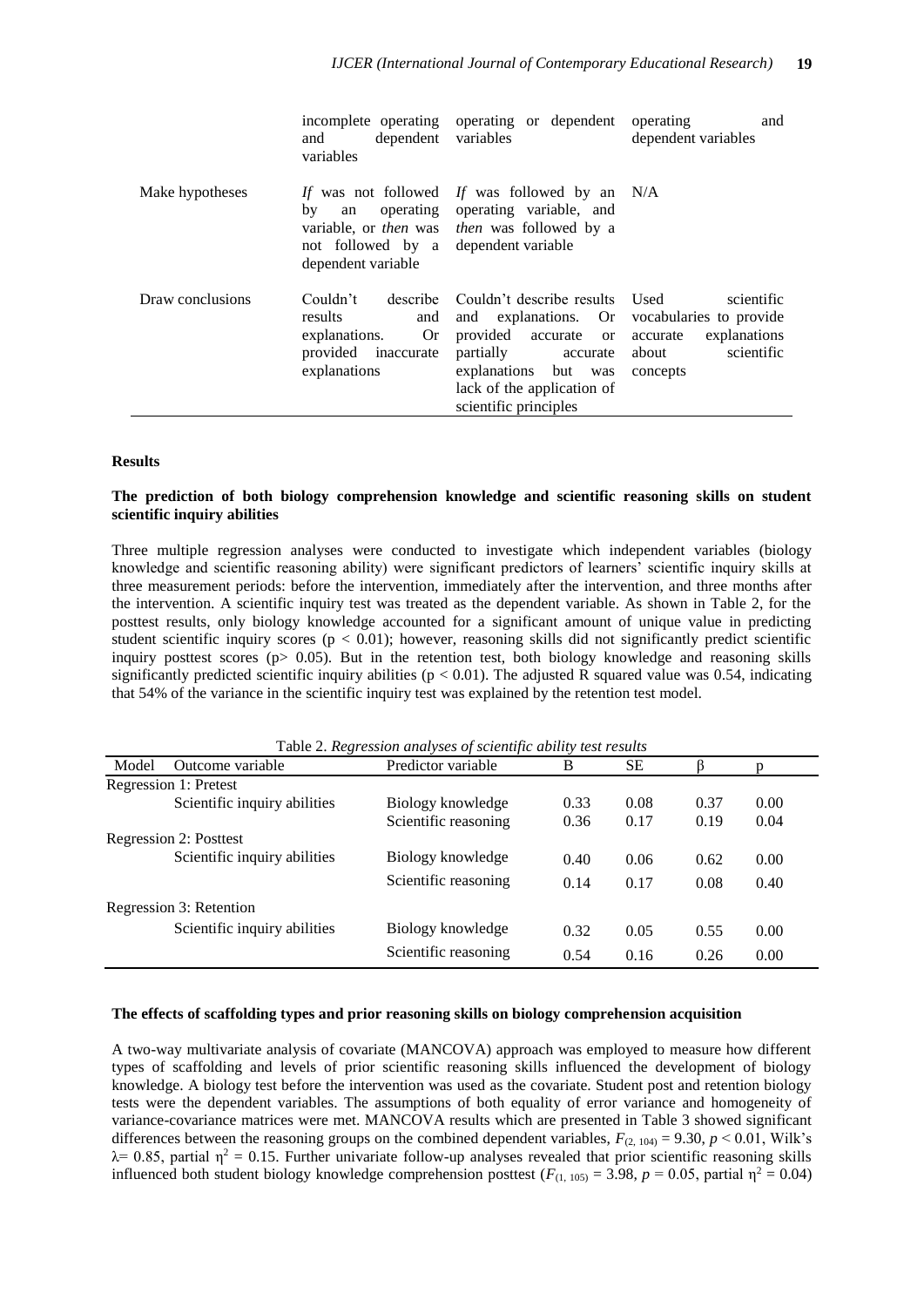and retention test  $(F_{(1, 105)} = 18.16, p = 0.00,$  partial  $\eta^2 = 0.15$ ) scores significantly. Especially, the biology knowledge retention test result revealed that students with high prior reasoning skills had scores that were 4 points higher than those with low prior reasoning skills, approximately four times better than the mean difference of two groups in the posttest. However, students who were supported with either direct or indirect scaffolds did not have significantly different biology knowledge test scores from each other ( $p$   $> 0.05$ ). Neither was a significant interactive effect found between types of scaffolding and prior reasoning levels on biology knowledge comprehension tests ( $p > 0.05$ ). This indicated that different types of scaffolding did not influence students with either low or high prior scientific reasoning skills as regards their development of biology knowledge comprehension.

|                         | <b>Lavic 5. MARCOVA in Diology comprehension and scientific inquiry lest</b> |                     |                          |                          |  |  |  |  |
|-------------------------|------------------------------------------------------------------------------|---------------------|--------------------------|--------------------------|--|--|--|--|
|                         | Wilk's $\Lambda$ (Partial $\eta^2$ )                                         | Multivariate $F(p)$ | Univariate F             |                          |  |  |  |  |
|                         |                                                                              |                     | Posttest (p)             | Retention (p)            |  |  |  |  |
| Biology comprehension   |                                                                              |                     |                          |                          |  |  |  |  |
| Pretest                 | 0.43(0.57)                                                                   | 70.06 (0.00)        |                          |                          |  |  |  |  |
| Reasoning               | 0.85(0.15)                                                                   | 9.30(0.00)          | 3.98 <sup>a</sup> (0.05) | $18.16^b(0.00)$          |  |  |  |  |
| Scaffold                | 0.97(0.03)                                                                   | 1.50(0.23)          | 0.11(0.75)               | 2.39(0.13)               |  |  |  |  |
| Reasoning<br>X Scaffold | 0.99(0.01)                                                                   | 0.64(0.53)          | 0.03(0.87)               | 0.62(0.43)               |  |  |  |  |
| Scientific Inquiry      |                                                                              |                     |                          |                          |  |  |  |  |
| Pretest                 | 0.57(0.43)                                                                   | 38.42 (0.00)        |                          |                          |  |  |  |  |
| Reasoning               | 0.95(0.05)                                                                   | 2.73(0.07)          | $5.37^{\circ}$ (0.02)    | 1.82(0.18)               |  |  |  |  |
| Scaffold                | 0.97(0.03)                                                                   | 1.80(0.17)          | 0.09(0.76)               | 3.32 <sup>d</sup> (0.07) |  |  |  |  |
| Reasoning<br>X Scaffold | 0.97(0.03)                                                                   | 1.74(0.18)          | 1.62(0.21)               | 0.47(0.50)               |  |  |  |  |

Table 3. *MANCOVA in biology comprehension and scientific inquiry test*

Note: a: High reasoning  $>$  Low reasoning (mean difference  $= 1.67$ )

b: High reasoning  $>$  Low reasoning (mean difference  $=$  4.04)

c: High reasoning  $>$  Low reasoning (mean difference = 1.36)

d: Direct scaffolding > Indirect scaffolding (mean difference  $= 1.28$ )

## **The effects of different types of scaffolding and levels of prior reasoning skills on scientific inquiry abilities**

To determine how types of scaffolding and levels of prior reasoning skills influenced student scientific inquiry abilities, quantitative inquiry posttest and retention test scores were first examined. A two-way MANCOVA was conducted with students' prior test scores as the covariate. The scientific inquiry posttest and retention test scores were treated as dependent variables. The results, as shown in Table 3, show that the combination of different types of scaffolding and prior scientific reasoning levels did not influence students' performance on the scientific inquiry tests ( $p > 0.05$ ). Although types of scaffolding had no significant effect on the combined posttest and retention test outcomes, between-subject analysis indicated that students who used different types of scaffolding had significantly different scientific inquiry retention test scores ( $p = 0.07$ ). Direct scaffolding helped students to perform in scientific inquiry slightly better than indirect scaffolding, with mean difference equaling 1.28. On the other side, there was a significant main effect of prior reasoning on student scientific inquiry test scores,  $F_{(2, 103)} = 2.73$ ,  $p = 0.07$ , Wilk's  $\lambda = 0.95$ , partial  $\eta^2 = 0.05$ . Univariate between-subject tests further revealed a significant effect of different levels of prior reasoning on the scientific inquiry posttest scores,  $F_{(1, 104)} = 5.37$ , *p* <0.05, partial  $\eta^2 = 0.05$ . Students with high prior reasoning skills overall performed better in scientific inquiry abilities (posttest  $= 1.36$  points) than those with low prior reasoning skills. Moreover, each scientific inquiry ability on both the posttest and retention scientific inquiry tests was examined in terms of different prior reasoning levels (see Table 4). The one-way multivariate of analysis showed that students with high prior reasoning skills significantly outperformed those with low reasoning skills in identifying variables and making hypotheses in the posttest.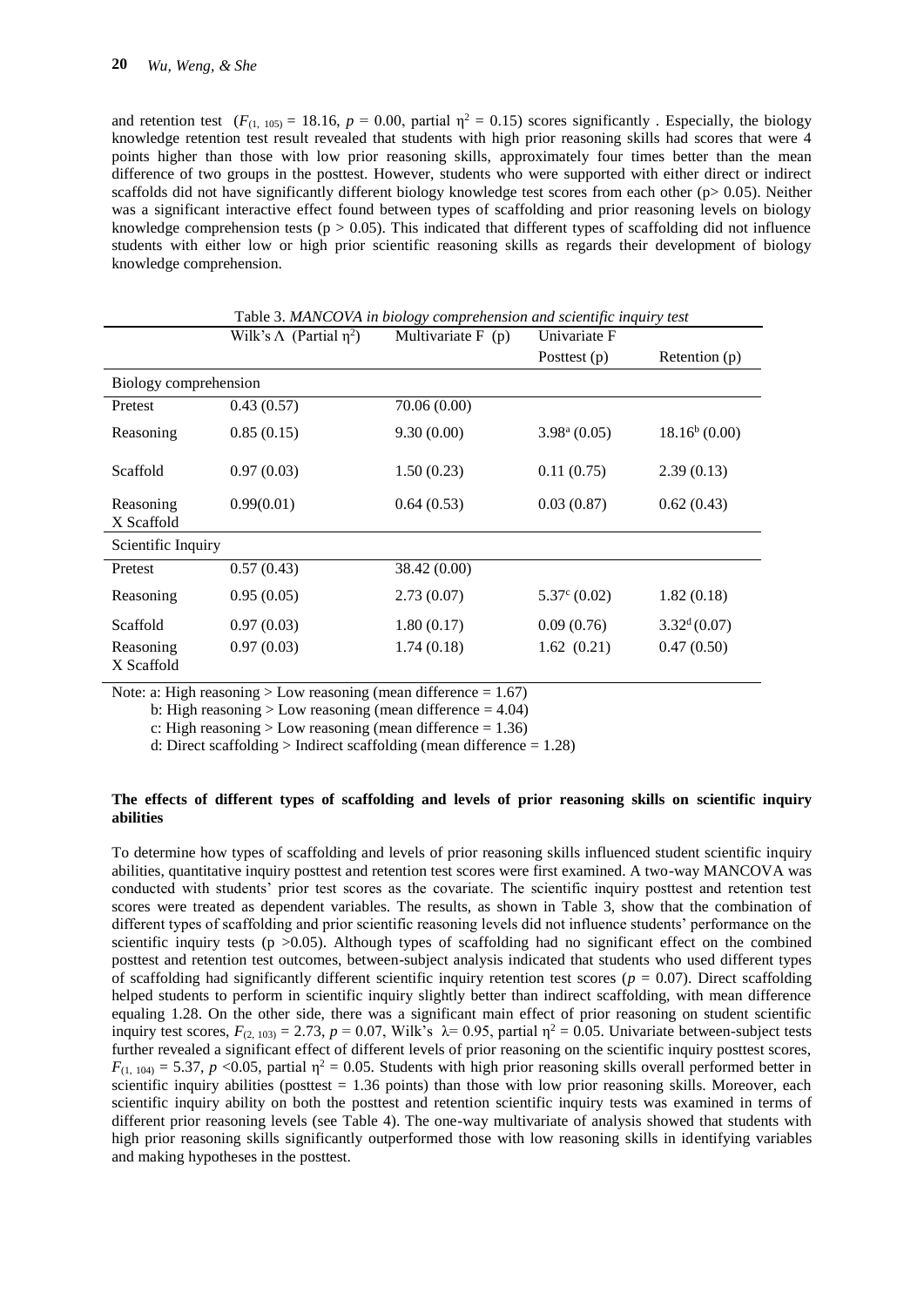|           | Pillai's            | trace | Multivariate $F(p)$ | Univariate F      |                   |                   |
|-----------|---------------------|-------|---------------------|-------------------|-------------------|-------------------|
|           | (Partial $\eta^2$ ) |       |                     | Step I            | Step II           | Step III          |
|           |                     |       |                     | (p)               | (p)               | (p)               |
| Posttest  | 0.09(0.09)          |       | 3.84(0.01)          | 4.32 <sup>a</sup> | $10.55^{b}$       | 7.28 <sup>c</sup> |
|           |                     |       |                     | (0.04)            | (0.00)            | (0.01)            |
| Retention | 0.08(0.08)          |       | 3.43(0.02)          | 3.42              | 9.11 <sup>d</sup> | 6.82 <sup>e</sup> |
|           |                     |       |                     | (0.07)            | (0.00)            | (0.01)            |

Table 4. *MANOVA of inquiry tests (pretest reasoning as the factor)*

Note: Step I = Generate scientific questions, Step II = Identify variables, and Step III = Make hypotheses

a: High reasoning  $>$  Low reasoning (mean difference = 0.58)

b: High reasoning  $>$  Low reasoning (mean difference = 0.85)

c: High reasoning  $>$  Low reasoning (mean difference = 0.76)

d: High reasoning  $>$  Low reasoning (mean difference = 0.87)

e: High reasoning  $>$  Low reasoning (mean difference = 0.75)

On the other hand, students' online scientific inquiry performance was analyzed by a 2 x 2 MANOVA, with types of scaffolding and prior reasoning skills as independent variables and performances in each scientific inquiry activity throughout three web-supported scientific inquiry units as dependent variables. The dependent variables included four inquiry steps: generating scientific questions, identifying variables, making hypotheses, and drawing conclusions. Assumptions for multivariate tests were met for linearity (Bartlett's test of sphericity,  $p$ <0.001) and homogeneity of covariances (Box's M test,  $p > 0.05$ ). However, the Levene's tests were not statistically significant for all dependent measures, indicating that homogeneity of variances among the groups was satisfied in all dependent measures except the one *identifying variables.* Thus, Pillai's trace which was most robust to violations of assumptions was used to examine the multivariate tests. MANOVA results showed significant differences between the two scaffolding groups on the combined online scientific inquiry competencies,  $F_{(4, 70)} = 3.13$ ,  $p < 0.05$ , Pillai's trace = 0.15, partial  $\eta^2 = 0.15$ . Analyses of variances on each dependent variable (ANOVA) showed that whether students used direct or indirect scaffolding influenced their online scientific inquiry performance significantly when they made hypotheses and provided scientific conclusions (see Table 5). During these two scientific inquiry steps, students in the direct scaffolding groups on average had significantly better performance than those in the indirect scaffolding group.

|                         | Pillai's<br>trace   | Multivariate $F(p)$ | Univariate F   |                |                             |                             |
|-------------------------|---------------------|---------------------|----------------|----------------|-----------------------------|-----------------------------|
|                         | (Partial $\eta^2$ ) |                     | Step I<br>(p)  | Step II<br>(p) | Step III<br>(p)             | Step IV<br>(p)              |
| Reasoning               | 0.07(0.07)          | 1.39(0.25)          | 3.59<br>(0.06) | 0.03<br>(0.86) | 2.40<br>(0.13)              | 1.11<br>(0.30)              |
| Scaffolds               | 0.15(0.15)          | 3.13(0.02)          | 0.18<br>(0.67) | 3.05<br>(0.09) | 5.77 <sup>a</sup><br>(0.02) | 7.01 <sup>b</sup><br>(0.01) |
| Reasoning<br>X Scaffold | 0.04(0.04)          | 0.69(0.60)          | 0.93<br>(0.34) | 0.10<br>(0.75) | 1.08<br>(0.30)              | 2.32<br>(0.13)              |

Table 5. *Measurement of inquiry activities using pretest reasoning and scaffolds*

Note: Step I = Generate scientific questions, Step II = Identify variables, Step III = Make hypotheses, and Step  $IV = Draw$  conclusions

a: Direct scaffolding > Indirect scaffolding (mean difference  $= 1.13$ )

b: Direct scaffolding  $>$  Indirect scaffolding (mean difference  $= 1.42$ )

## **The effects of prior reasoning skills on online scientific inquiry performance for students with various scaffolds**

A one-way MANOVA was conducted to measure how types of scaffolding influenced online scientific inquiry performance for each group of students with high or low prior reasoning skills. Students' online scientific inquiry performances in terms of the four scientific inquiry steps were treated as dependent variables. MANOVA results indicated that different types of scaffolding did not influence student online scientific inquiry performance especially when they had low prior reasoning skills (see Table 6). However, for students with high prior reasoning skills, the types of scaffolding significantly affected online scientific inquiry performance when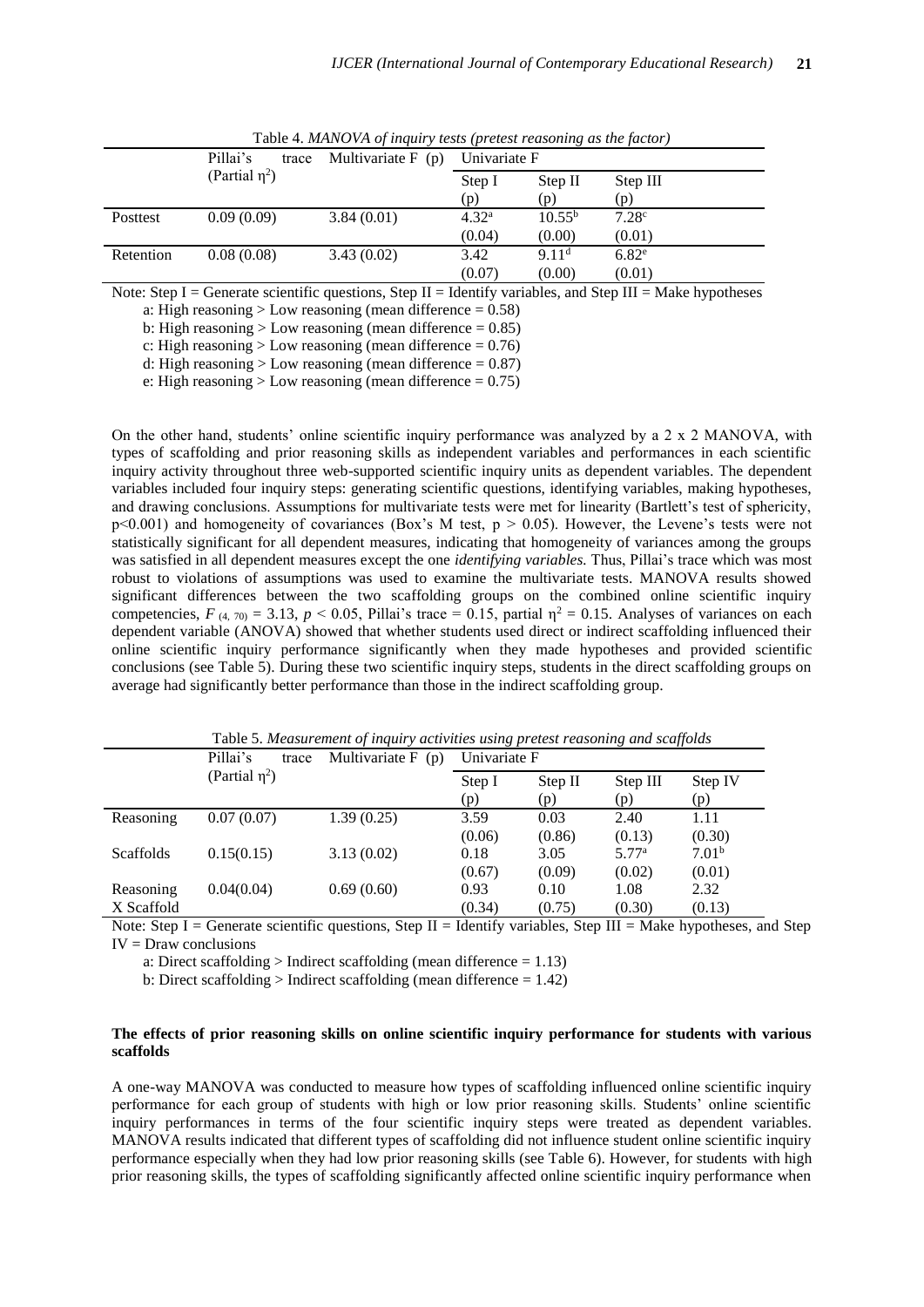engaged in identifying variables, making hypotheses, and providing conclusions,  $F_{(4, 42)} = 2.94$ ,  $p \le 0.05$ , Wilk's  $\lambda$  = 0.78, partial  $\eta$ <sup>2</sup> = 0.22. Students with direct scaffolding performed significantly better than those with indirect scaffolding when they made hypotheses and provided conclusions. Direct scaffolding also helped students with high reasoning skills to identify variables in scientific inquiry ( $p = 0.06$ ).

|                         | Wilk's              | Λ | Multivariate $F(p)$ | Univariate F  |                   |                 |                |
|-------------------------|---------------------|---|---------------------|---------------|-------------------|-----------------|----------------|
|                         | (Partial $\eta^2$ ) |   |                     | Step I<br>(p) | Step II<br>(p)    | Step III<br>(p) | Step IV<br>(p) |
| High reasoning students |                     |   |                     |               |                   |                 |                |
| <b>Scaffolds</b>        | 0.78(0.22)          |   | 2.94(0.03)          | 0.18          | 3.83 <sup>a</sup> | $6.83^{b}$      | 9.98c          |
|                         |                     |   |                     | (0.68)        | (0.06)            | (0.01)          | (0.00)         |
| Low reasoning students  |                     |   |                     |               |                   |                 |                |
| <b>Scaffolds</b>        | 0.85(0.15)          |   | 1.08(0.39)          | 0.88          | 0.57              | 0.93            | 0.67           |
|                         |                     |   |                     | (0.36)        | (0.46)            | (0.34)          | (0.42)         |

Table 6. *Measurement of inquiry abilities using different reasoning levels*

Note: Step I = Generate scientific questions, Step II = Identify variables, Step III = Make hypotheses, and Step  $IV = Draw conclusions$ 

a: Direct scaffolding > Indirect scaffolding (mean difference  $= 1.76$ )

b: Direct scaffolding > Indirect scaffolding (mean difference  $= 1.62$ )

c: Direct scaffolding > Indirect scaffolding (mean difference  $= 2.23$ )

## **Discussions and conclusions**

Scientific inquiry is one of the core elements and significant method of enhancing science literacy, as well as having other beneficial effects on student learning (Schwartz, Lederman, & Crawford, 2004; Abd-El-Khalick, BouJaoude, Duschl, Lederman, Mamlok-Naaman, Hofstein et al., 2004, p.408). The purpose of science education is to enhance students' understanding of the nature of scientific inquiry and develop the ability to use a range of scientific inquiry methods (Australian Curriculum, Assessment and Reporting Authority, 2015). The findings of this study contribute to this effort by broadening our current understanding of inquiry-based instruction, and offering suggested directions for future research studies in the field of science education. In particular, the web-based delivery of inquiry-based instruction in this study will be useful to those interested in developing effective implementation methods for scientific inquiry in Australia, particularly given the fact that the Australia Science Curriculum advocates the use of digital technologies in order to help educators "engage and maintain the interest of students" (National Curriculum Board, pp.12).

The current study explored how different types of scaffolding and student scientific reasoning skills before the intervention influenced students' scientific inquiry abilities. Researchers have investigated the improvement of student scientific inquiry by incorporating various instructional supports. But how each individual's characteristics, such as their initial reasoning skills and prior conceptual understandings, affect student scientific inquiry abilities still requires more research.

Like prior research (Chen & Klahr, 1999), this study found that reasoning skills influenced the acquisition of domain-specific conceptual knowledge. Students with high levels of prior scientific reasoning skills comprehended biology knowledge better than those with low levels of prior scientific reasoning skills in both post and retention conceptual knowledge tests. This result not only confirms Liao and She's (2009) scientific reasoning findings but also indicates that scientific reasoning had the potential to increase conceptual knowledge as indicated in the retention test scores. For participants with high prior reasoning skills, their biological conceptual understanding appeared much improved even long after the intervention ended. The retention test scores of students with high reasoning skills showed higher levels of concept knowledge ( $M = 15.56$ ) than the posttest scores  $(M = 12.05)$ .

Students' ability to comprehend scientific concepts and to scientifically reason affected the development of their scientific inquiry abilities to various degrees at various times. The regression analysis of this study showed that biology knowledge significantly predicted student scientific inquiry abilities in the posttest and this effect continuously occurred in the retention test. Minner, Levy, and Century (2009) concluded that encouraging students to think actively and engage constantly in the inquiry process helped them to increase their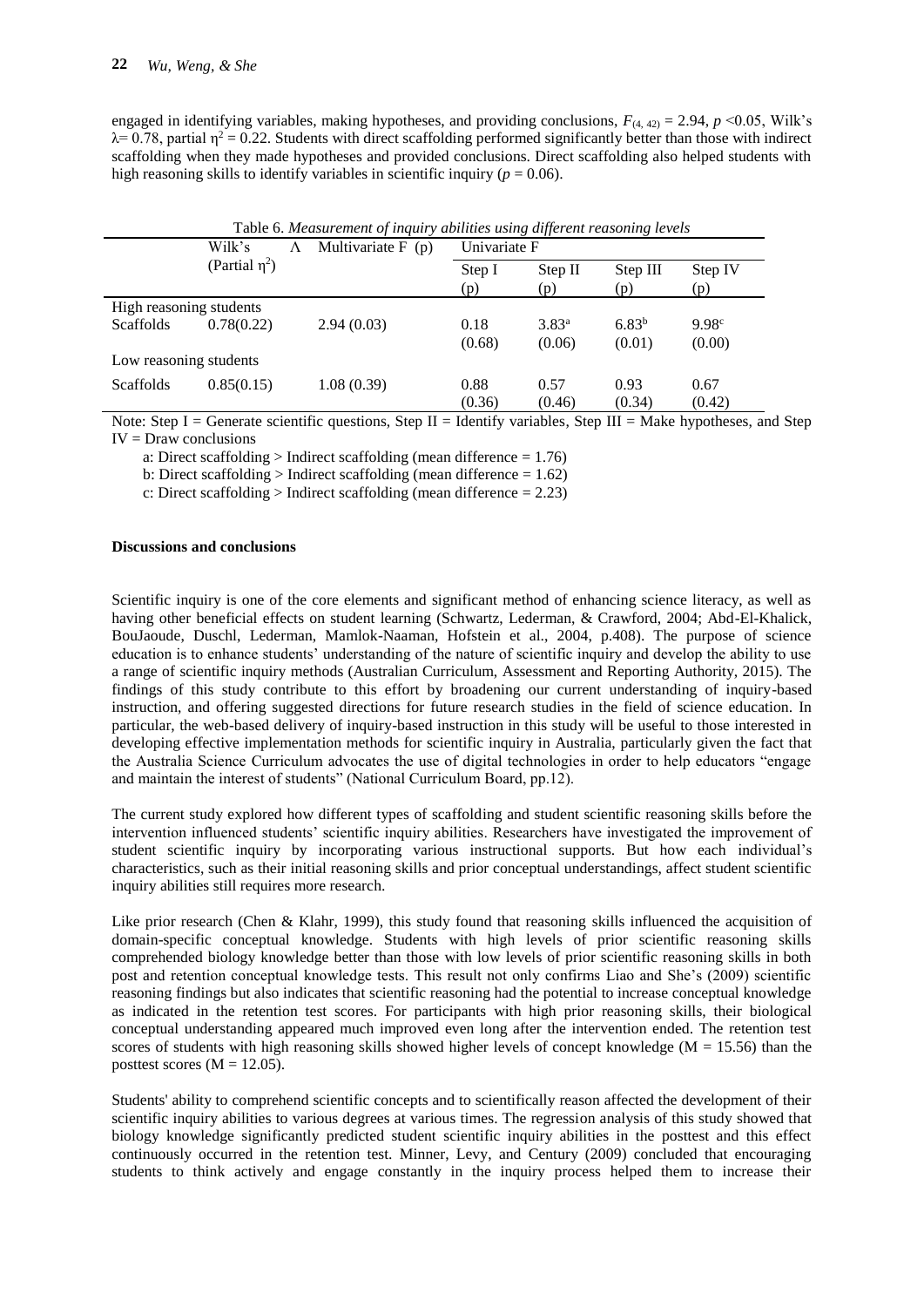understanding of science concepts. In this regard, the scientific inquiry process supports the development of conceptual knowledge, which facilitates the development of scientific inquiry abilities. While student reasoning skill level was not a significant predictor of scientific inquiry abilities in the posttest, it became one of the important indicators for the development of scientific inquiry abilities in the retention test. These findings demonstrated the long term positive effects of scientific reasoning skills on scientific inquiry abilities. In particular, the beta weight in the regression model showed that scientific reasoning skills contributed most to predict scientific inquiry abilities for a long period of time when compared with the effects of biology knowledge.

This study found that the level of scientific reasoning affected the development of scientific inquiry abilities. As indicated in the scientific inquiry posttest, students with high reasoning skills achieved significantly better understanding of scientific inquiry than those with lower reasoning skills when their pretest scores were controlled (Mean difference  $=1.36$ ,  $p < 0.05$ ). Moreover, students who had higher prior reasoning skills had significantly better understanding in such aspects as generating research questions, identifying variables, and making hypotheses than low reasoning students in the posttest. The findings of the multiple-choice scientific inquiry tests were consistent with Chin (2002) and Chin and Osborne's (2008) studies, indicating that student reasoning ability could affect student-generated questions. Moreover, Germann's (1985) observation regarding reasoning ability could predict student achievement in generating hypotheses was also reflected in the findings of the current study.

In addition, it appeared that the applications of various kinds of scaffolding in the current study only influenced the development of scientific inquiry activities to some extent. While people generally tended to persist in their ideas even when confronted with experimental data (de Jong, 2006), this study found that middle school students were able to make effective conclusions along with evidence-based explanations when provided with appropriate assistance. This was especially evident when students were supported with direct scaffolding. The current study revealed that students who used direct scaffolding outperformed those who used indirect scaffolding in making hypotheses and drawing conclusions deriving from their online learning experiences.

There is no significant difference between the scores of those students with low reasoning skills who use direct and indirect scaffolds. However, significant differences do exist between the scores of students with high reasoning skills who use direct and indirect scaffolds. Direct scaffolding promoted the development of students' high reasoning skills and ability to identify variables, make hypotheses, and compose scientific conclusions. Thus, even students with high reasoning skills still need direct instruction to support their learning in complex web-based inquiry activities. As Hmelo-Silver and Azevedo (2006) indicated, it is crucial for students to have some scientific reasoning skills in order to succeed in complex learning. Lawson (2005) further emphasized that some students lacking advanced hypothetico-deductive reasoning skills might fail to understand scientific concepts and the nature of scientific inquiry. That might explain why students with low reasoning skills did not have significantly different performances when they were supported with different kinds of scaffolding.

Given that different scaffolding use did not significantly influence student performance at each inquiry step, future studies should continue exploring whether additional learning support will improve students' achievements in the phases of scientific inquiry. Azevedo, Winters, and Moos' (2004) study showed that even high school students might use "mostly ineffective strategies and metacognitive monitoring" to regulate their learning (p.235). Thus, participants in the current study might need additional support for their self-regulated inquiry in order to engage in scientific inquiry effectively. In addition, while Sharma and Hannafin (2007) suggested that indirect scaffolding may trigger metacognitive exploration of understanding, the findings of this study did not present such potential in regard to scientific inquiry performance. Although indirect scaffolding in this study provided learners with opportunities to reflect on their conceptual knowledge, the feedback was not given until students answered all questions in the unit. Krajcik and colleagues (1998) suggested that students need to "receive timely, informative, and critical feedback from teachers, peers, and others" (p.342) in order to help students to revise their questions. Future research may investigate whether timely feedback along with indirect scaffolding would affect student learning.

#### **References**

- Abd-El-Khalick, F., BouJaoude, S., Duschl, R., Lederman, N.G., Mamlok-Naaman, R., Hofstein, A.,et al. (2004). Inquiry in science education: International perspectives. *Science Education*, *88*(3), 397–419
- Arnold, J. C., Kremer, K. & Mayer, J. (2014). Understanding students' experiments: What kind of support do they need in inquiry tasks? *International Journal of Science Education*, *36*(16), 2719-2749.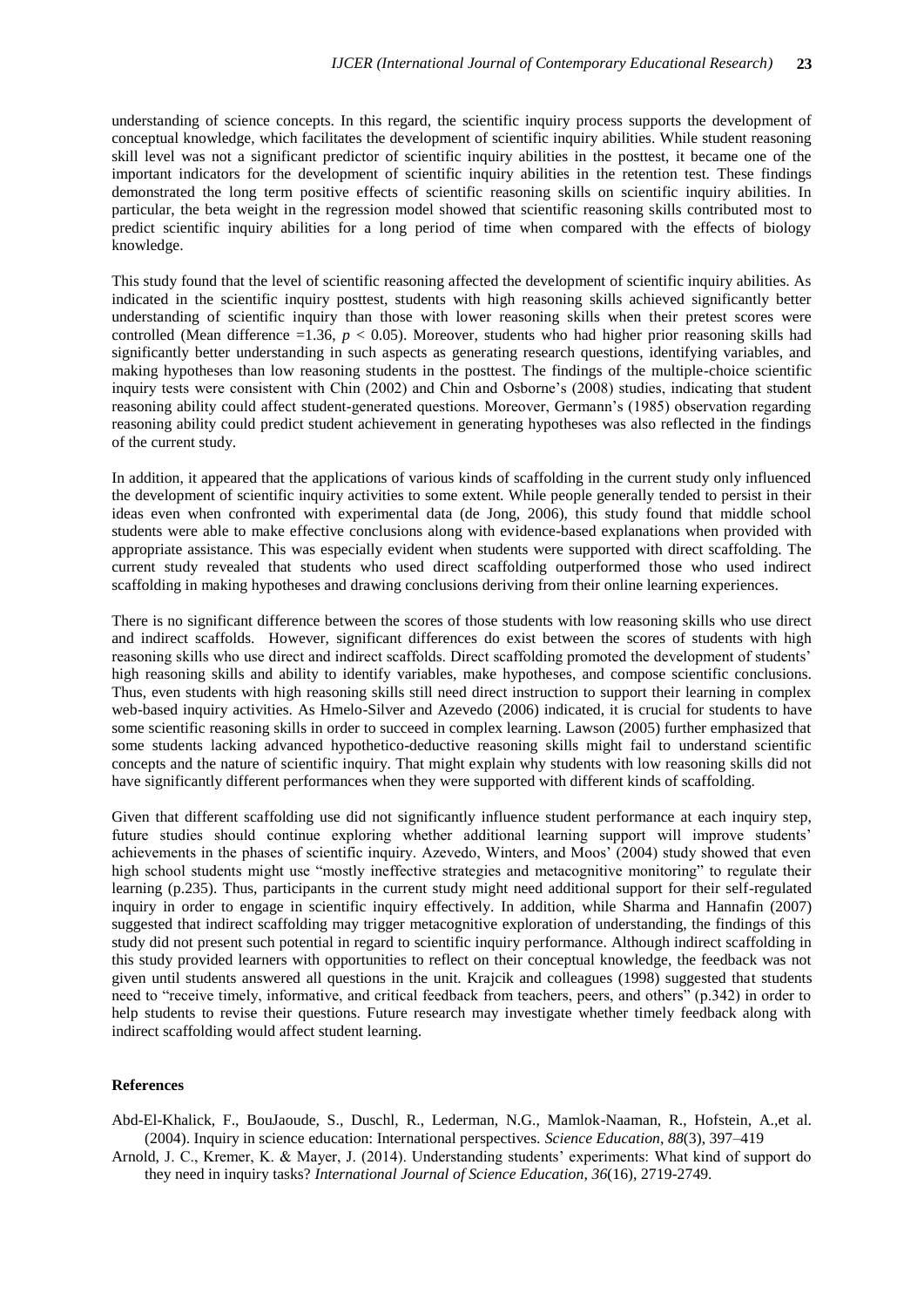- Australian Curriculum, Assessment and Reporting Authority (2015). *Science.* Retrieved September 8, 2015 from http://www.australiancurriculum.edu.au/science/rationale
- Azevedo, R., Winters, F., & Moos, D. (2004). Can students collaboratively use hypermedia to learn science? The dynamics of self- and other- regulatory processes in an ecology classroom. *Journal of Educational Computing Research, 31*(3), 215-245.
- Bransford, J. Brown, A. & Cocking, R. (1999). *How people learn.* Washington, DC: National Academy Press.
- Brush, T. & Saye, J. (2001). The use of embedded scaffolds with hypermedia-supported student-centered learning. *Journal of Educational Multimedia and Hypermedia, 10*(4), 333-356.
- Cavallo, A. (1996). Meaningful learning, reasoning ability, and students' understanding and problem solving of topics in genetics. *Journal of Research in Science Teaching, 33*(6), 625-656.
- Chang, C. Y. (2010). Does problem solving = prior knowledge + reasoning skills in earth science? An exploratory study. *Research in Science Education, 40*(2), 103-116.
- Chen, Z., & Klahr, D. (1999). All other things being equal: Acquisition and transfer of the control of variables strategy. *Child development, 70*(5), 1098-1120.
- Chin, C. (2002). Student-generated questions: encouraging inquisitive minds in learning. *Teaching and Learning, 23*(1), 59-67.
- Chin, C. & Osborne, J. (2008). Students' questions: A potential resource for teaching and learning science. *Studies in Science Education, 44*(1), 1-39.
- Cuccio‐Schirripa, S., & Steiner, H. E. (2000). Enhancement and analysis of science question level for middle school students. *Journal of Research in Science Teaching, 37*(2), 210-224.
- Cuevas, P., Lee, O., Hart, J., & Deaktor, R. (2005). Improving science inquiry with elementary students of diverse backgrounds. *Journal of Research in Science Teaching, 42*(3), 337-357.
- de Jong, T. (2006). Scaffolds for scientific discovery learning. In J. Elen & R. Clark's (Eds), *Handling complexity in learning environments: research and theory* (pp.107-128). UK: Elsevier Science Ltd.
- Elliot, K. & Paige, K. (2010). Middle year students talk: Science sux or science rock! *Teaching Science*, *56*(1), 13-16.
- Gerber, B. L., Cavallo, A. M., & Marek, E. A. (2001). Relationships among informal learning environments, teaching procedures and scientific reasoning ability. *International Journal of Science Education, 23*(5), 535-549.
- Germann, P. (1985). Directed-inquiry approach to learning science process skills: Treatment effects and aptitude-treatment interactions. *Journal of Research in Science Teaching, 26*(3), 237-250.
- Grandy, R., & Duschl, R. A. (2007). Reconsidering the character and role of inquiry in school science: Analysis of a conference. *Science and Education, 16*(2), 141–166.
- Graesser, A. C., & Olde, B. A. (2003). How does one know whether a person understands a device? The quality of the questions the person asks when the device breaks down. *Journal of Educational Psychology, 95*(3), 524-536.
- Graesser, A., McNamara, D., & VanLehn, K. (2005). Scaffolding deep comprehension strategies through Point&Query, AutoTutor, and iS.TART. *Educational Psychologist, 40*(4), 225-234
- Guisasola, J., Ceberio, M., & Zubimendi, J. L. (2006). University students' strategies for constructing hypothesis when tackling paper-and-pencil tasks in physics. *Research in Science Education, 36*(3), 163-186.
- Hand, B., Prain, V., Lawrence, C., & Yore, L. (1999). A writing in science framework designed to enhance literacy. *International Journal of Science Education, 21*(10), 1021-1035.
- Hannafin, M., Land, S., & Oliver, K. (1999). Open learning environments: Foundations, methods, and models. In Reigeluth, C. (Ed.) *Instructional Design Theories and Models* (Vol. II). Mahway, NJ: Erlbaum.
- Hmelo-Silver, C. & Azevedo, R. (2006). Understanding complex systems: Some core challenges. *The Journal of the Learning Science, 15*(1), 53-61.
- Jiang, F. & McComas, W. (2015). The effects of inquiry teaching on student science achievement and attitudes: Evidence from propensity score analysis of PISA data. *International Journal of Science Education*, *37*(3), 554-576.
- Johnson, M. A., & Lawson, A. E. (1998). What are the relative effects of reasoning ability and prior knowledge on biology achievement in expository and inquiry classes? Journal of Research in Science Teaching, 35(1), 89-103.
- Kanari, Z. & Millar, R. (2004). Reasoning from data: How students collect and interpret data in science investigations. *Journal of Research in Science Teaching, 41*(7), 748-769.
- Kaya, S. (2015). The effect of the type of achievement grouping on students' question generation in science. *The Australian Educational Researcher*, *42*(4), 429-411.
- Keys, C. W. (1998). A study of grade six students generating questions and plans for open-ended science investigations. *Research in Science Education, 28*(3), 301-316.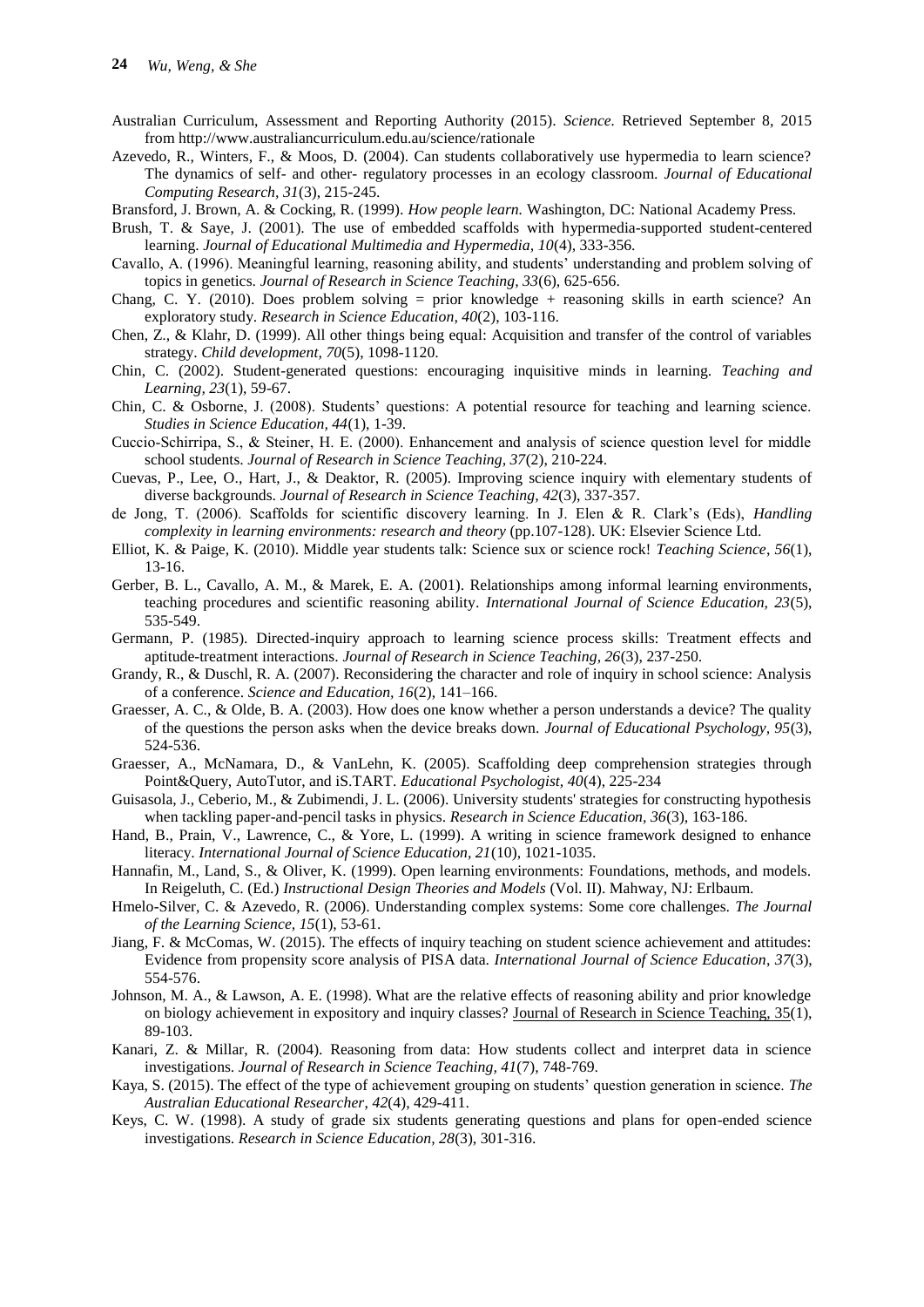- Kirschner, P. A., Sweller, J., & Clark, R. E. (2006). Why minimal guidance during instruction does not work: An analysis of the failure of constructivist, discovery, problem-based, experiential, and inquiry-based teaching. *Educational Psychologist, 41*(2), 75-86.
- Krajcik, J., Blumenfeld, P. C., Marx, R. W., Bass, K. M., Fredricks, J., & Soloway, E. (1998). Inquiry in project-based science classrooms: Initial attempts by middle school students. *Journal of the Learning Sciences, 7*(3-4), 313-350.
- Lajoie, S. P., Guerrera, C., Munsie, S. D., & Lavigne, N. C. (2001). Constructing knowledge in the context of BioWorld. *Instructional Science, 29*(2), 155-186.
- Lawson, A.E., Abraham, M.R., & Renner, J.W. (1989). A theory of instruction: Using the learning cycle to teach science concepts and thinking skills. (NARST Monograph No. 1).
- Lawson, A. E., Alkhoury, S., Benford, R., Clark, B.R., & Falconer, K.A. (2000). What kinds of scientific concepts exist? Concept construction and intellectual development in college biology. *Journal of Research in Science Teaching, 37*(9), 996-1018.
- Lawson, A. E. (1999). A scientific approach to teaching about evolution & special creation. *The American Biology Teacher, 61*(4), 266-274.
- Lawson, A.E. (2003). Allchin's shoehorn, or why science is hypothetico-deductive. *Science & Education, 12*(3), 331–337.
- Lawson, A. E. (2005). What is the role of induction and deduction in reasoning and scientific inquiry? *Journal of Research in Science Teaching, 42*(6), 716-740.
- Lawson, A., Banks, D., & Logvin, M. (2007). Self-efficacy, reasoning ability, and achievement in college biology. *Journal of Research in Science Teaching, 44*(5), 706-724.
- Liao, Y. W. & She, H. C. (2009). Enhancing eight grade students' scientific conceptual change and scientific reasoning through a web-based learning program. *Educational Technology & Society, 12*(4), 228-240.
- Lorch Jr, R. F., Lorch, E. P., Calderhead, W. J., Dunlap, E. E., Hodell, E. C., & Freer, B. D. (2010). Learning the control of variables strategy in higher and lower achieving classrooms: Contributions of explicit instruction and experimentation. *Journal of Educational Psychology, 102*(1), 90-101.
- Minner, D., Levy, A., Century, J. (2009). Inquiry-based science instruction: What is it and what does it matter? Results from a research synthesis years 1984 to 2002. *Journal of Research in Science Teaching, 47*(4), 474–496.
- National Curriculum Board (2009). *The shape of the Australian curriculum: Science*. Barton, ACT: Commonwealth of Australia.
- National Research Council. (1996). *National science education standards.* Washington, DC: National Academy Press.
- National Research Council (2000). *Inquiry and the National Science Education Standards: A Guide for Teaching and Learning.* National Academy Press: Washington, DC.
- Oh, P. S. (2010). How can teachers help students formulate scientific hypotheses? Some strategies found in adductive inquiry activities of earth science. *International Journal of Science Education, 32*(4), 541-560.
- Olsher, G. (1999). Biotechnologies as a context for enhancing junior high-school students' ability to ask meaningful questions about abstract biological processes. *International Journal of Science Education, 21*(2), 137-153.
- Quintana, C. & Fishman, B. (2006). Supporting science learning and teaching with software-based scaffolding. Paper presented in Annual Meeting of American Educational Research Association. San Francisco, CA.
- Rosenshine, B., Meister, C., & Chapman, S. (1996). Teaching students to generate questions: A review of the intervention studies. *Review of Educational Research, 66*(2), 181–221.
- Saye, J. & Brush, T. (1999). Student engagement with social issues in a multimedia-supported learning environment. T*heory and Research in Social Education, 27*(4), 472-504.
- Schauble, L., Glaser, R., Duschl, R. A., Schulze, S., & John, J. (1995). Students' understanding of the objectives and procedures of experimentation in the science classroom. *The journal of the Learning Sciences, 4*(2), 131-166.
- Schwartz, R. S., Lederman, N. G., & Crawford, B. (2004). Developing views of nature of science in an authentic context: An explicit approach to bridging the gap between nature of science and scientific inquiry. *Science Education*, *88*(4), 610–645.
- Sharma, P. & Hannafin, M. (2007). Scaffolding in technology-enhanced learning environments. *Interactive Learning Environment, 15*(1), 27-46.
- van Rens, L., Pilot, A., & van der Schee, J. (2010). A framework for teaching scientific inquiry in upper secondary school chemistry. *Journal of Research in Science Teaching, 47*(7), 788-806.
- Wang, L, Zhang, R., Clarke, D., & Wang, W. (2015). Enactment of scientific inquiry: Observation of two cases at different grade levels in China Mainland. *Journal of Science Education and Technology*, *23*(2), 280-297.
- Wilhelm, P., Beishuizen, J. J., & van Rijn, H. (2005). Studying inquiry learning with FILE. *Computers in human behavior, 21*(6), 933-943.